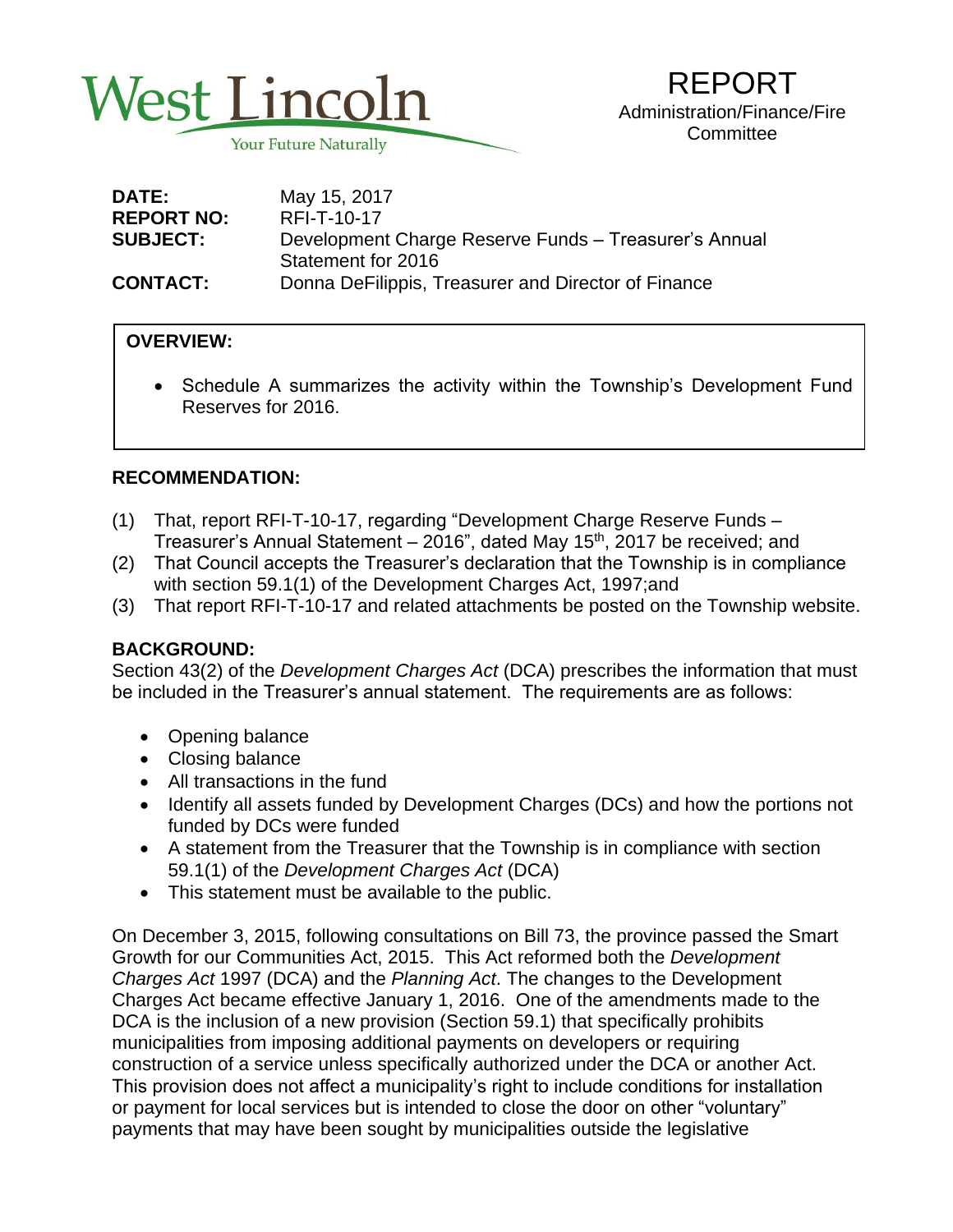framework. The importance that the province places on this new section is reinforced by (a) requiring that the Treasurer's report must now include a statement confirming that the municipality is in compliance with Section 59.1(1) and (b) granting extensive investigative powers to the Minister of Municipal Affairs and Housing to investigate whether a municipality is in compliance. The Township of West Lincoln is in compliance with section 59.1(1) of the *Development Charges Act*.

## **CURRENT SITUATION:**

Development charges are one-time fees collected on new residential and non-residential properties to finance a portion of the capital infrastructure requirements associated with growth. Amounts collected are held in the designated Development Charge Reserve Fund account and accumulate interest. The growth-related spending authority is approved annually as part of the Township's budget process with capital projects included in the current background study being eligible for development charge funding.

The Township's current Development Charge By-law 2014-61, which was passed on July 16, 2014, is effective for a five year period, expiring on July 19, 2019.

The statement (Schedule A) provides a summary of the financial activity of the various Development Charge Reserve Funds for the year ending December 31, 2016. Revenues consist of contributions collected at the time of building permit issuance, plus interest earned in the fiscal year. Transfers for funding are made in accordance with the Township's 2014 Background Study in support of the Development Charge By-law 2014-61. The closing balance as at December 31, 2016 is the cash balance in the Development Charge Reserve Account.

#### **FINANCIAL IMPLICATIONS:**

Development Charges (DCs) are fees collected which assist in financing a portion of capital requirements as they relate to growth. The Development Charge By-law sets the fees for collection at the building permit stage. These DC fees are collected and deposited into the separate Development Charge Reserve Funds in accordance with legislative requirements. Interest accrues on these funds and draws are made for eligible capital expenditures. DC's are a form of financing for capital as it relates to growth and such fees are governed under the *Development Charges Act.* There is no financial impact to receiving this report.

# **INTER-DEPARTMENTAL COMMENTS:**

The CAO, Directors and Fire Chief, as well as the Treasurer, are involved in the work related to the Background Study. The senior department leaders provide detailed information on growth-related capital for the ten year period that the Background Study covers. As part of the annual budget process each year, the budgeted capital project submissions are reviewed with Department Heads to indicate which projects may be eligible for funding from the specific DC Reserves.

*"The Township of West Lincoln will be a community that values our heritage, preserves our environmental and natural resources, fosters entrepreneurial spirit and provides excellent quality of life."*